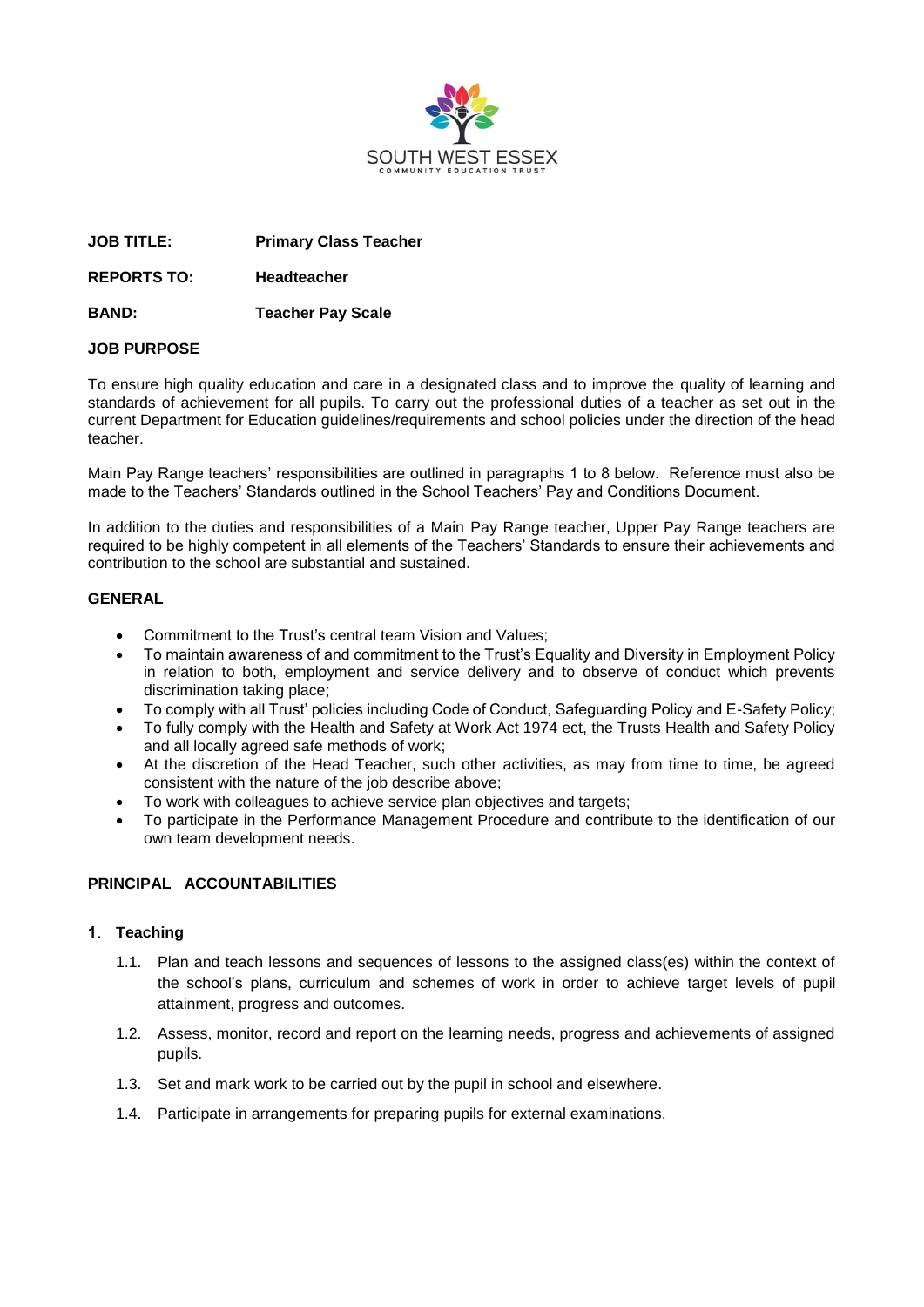

# **Whole school organisation, strategy and development**

- 2.1. Contribute to the development, implementation and evaluation of the Trust / school's policies, practices and procedures in such a way as to support the Trust / school's values and vision.
- 2.2. Work with others on curriculum and/or pupil development to secure co-ordinated outcomes.
- 2.3. Supervise and so far as practicable teach any pupils where the person timetabled to take the class is not available to do so. (You will only rarely be required to provide such cover in circumstances that are not foreseeable).

### **Health, safety and discipline**

- 3.1. Promote the safety and well-being of pupils in accordance with the Trust's Safeguarding Policy and other relevant policies.
- 3.2. Maintain good order and discipline among pupils in accordance with the school behaviour policy.

### **Management of staff and resources**

- 4.1. Direct and supervise support staff assigned to you and, where appropriate, other teachers.
- 4.2. Contribute to the professional development of other teachers and support staff.
- 4.3. Deploy resources delegated to you in accordance with Trust / school policies.

### **Professional development**

- 5.1. Participate in arrangements for the appraisal and review of your own performance and, where appropriate, that of other teachers and support staff.
- 5.2. Participate in arrangements for your own further training and professional development and, where appropriate, that of other teachers and support staff including induction.

# **Communication**

6.1. Communicate with pupils, parents and carers in accordance with the Trust / school ethos, policies and practice.

#### **Working with colleagues and other relevant professionals**

- 7.1. Collaborate and work with colleagues and other relevant professionals within and beyond the school.
- 7.2. Participating in administrative and organisational tasks, including the direction or supervision of persons providing support for the teachers in the school, which require the exercise of your professional skills and judgment.

#### **Fulfil wider professional responsibilities**

8.1. Make a positive contribution to the wider life and ethos of the school.

# **Upper Pay Range Accountabilities**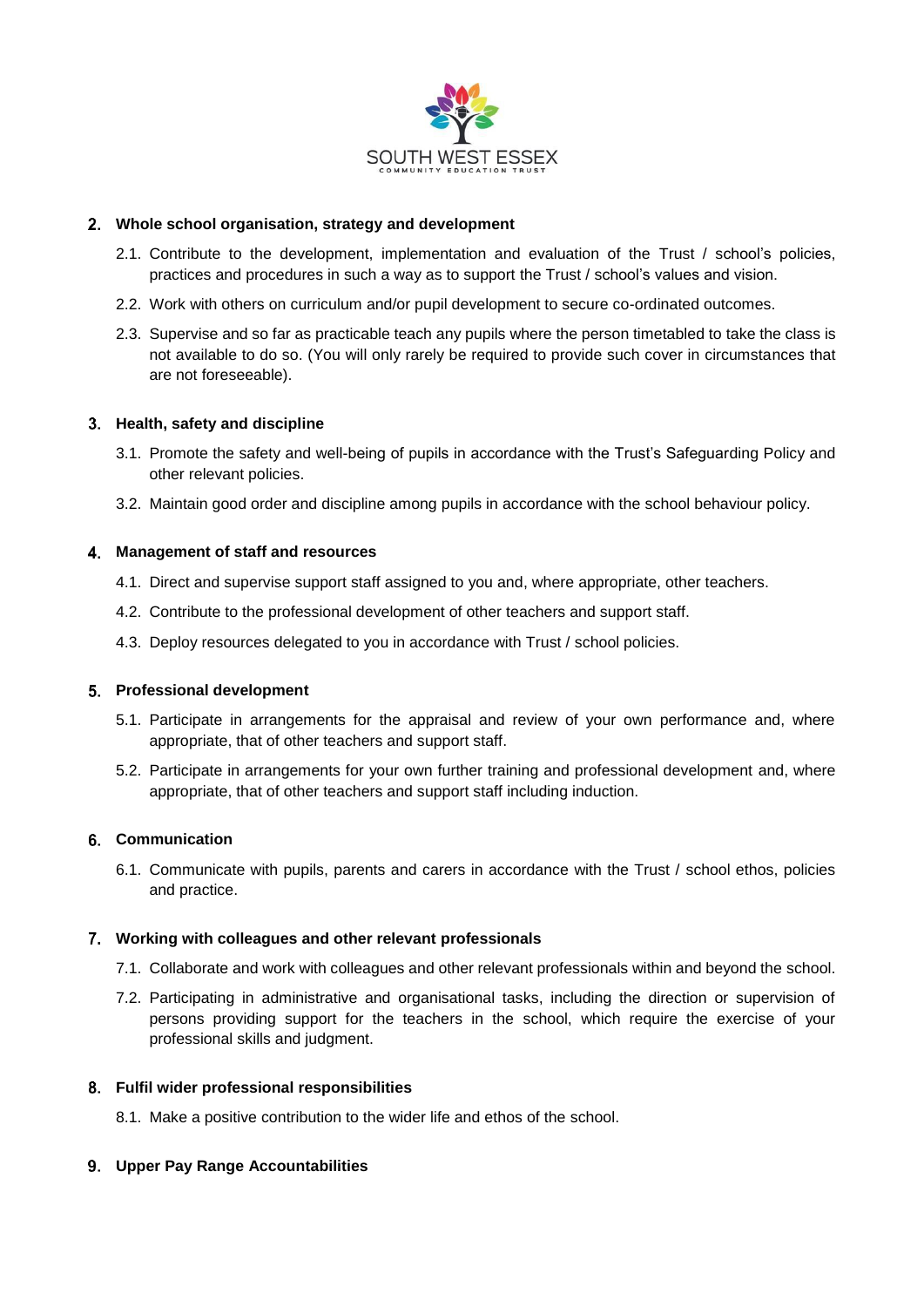

- 9.1. Contribute significantly, where appropriate, to implementing workplace policies and practice and to promoting collective responsibility for their implementation.
- 9.2. Have an extensive knowledge and understanding of how to use and adapt a range of teaching, learning and behaviour management strategies, including how to personalise learning to provide opportunities for all learners to achieve their potential.
- 9.3. Have an extensive knowledge and well-informed understanding of the assessment requirements and arrangements for the subject's/curriculum areas taught, including those related to public examinations and qualifications.
- 9.4. Have up-to-date knowledge and understanding of the different types of qualifications and specifications and their suitability for meeting learners' needs.
- 9.5. Have a more developed knowledge and understanding of your subject's/curriculum areas and related pedagogy including how learning progresses within them than a Main Pay Range teacher.
- 9.6. Have sufficient depth of knowledge and experience to be able to give advice to colleagues on the development and well-being of children and young people.
- 9.7. Be flexible, creative and adept at designing learning sequences within lessons and across lessons that are effective and consistently well-matched to learning objectives and the needs of learners and which integrate recent developments, including those relating to subject/curriculum knowledge.
- 9.8. Provide coaching and mentoring to other teachers, give advice to them and demonstrate to them effective teaching practice in order to help them meet the relevant standards and develop their teaching practice.
- 9.9. Play a critical role in the life of the school.
- 9.10. Provide a role model for teaching and learning.
- 9.11. Make a distinct contribution to the raising of pupil standards.
- 9.12. Contribute to the work of the wider team.
- 9.13. Take advantage of appropriate opportunities for professional development and use the outcomes effectively to improve pupils' learning.

# **GENERAL**

- Commitment to the Trust's central team Vision and Values;
- To maintain awareness of and commitment to the Trust's Equality and Diversity in Employment Policy in relation to both, employment and service delivery and to observe of conduct which prevents discrimination taking place;
- To comply with all Trust' policies including Code of Conduct, Safeguarding Policy and E-Safety Policy;
- To fully comply with the Health and Safety at Work Act 1974 ect, the Trusts Health and Safety Policy and all locally agreed safe methods of work;
- At the discretion of the Head Teacher, such other activities, as may from time to time, be agreed consistent with the nature of the job describe above;
- To work with colleagues to achieve service plan objectives and targets;
- To participate in the Performance Management Procedure and contribute to the identification of our own team development needs.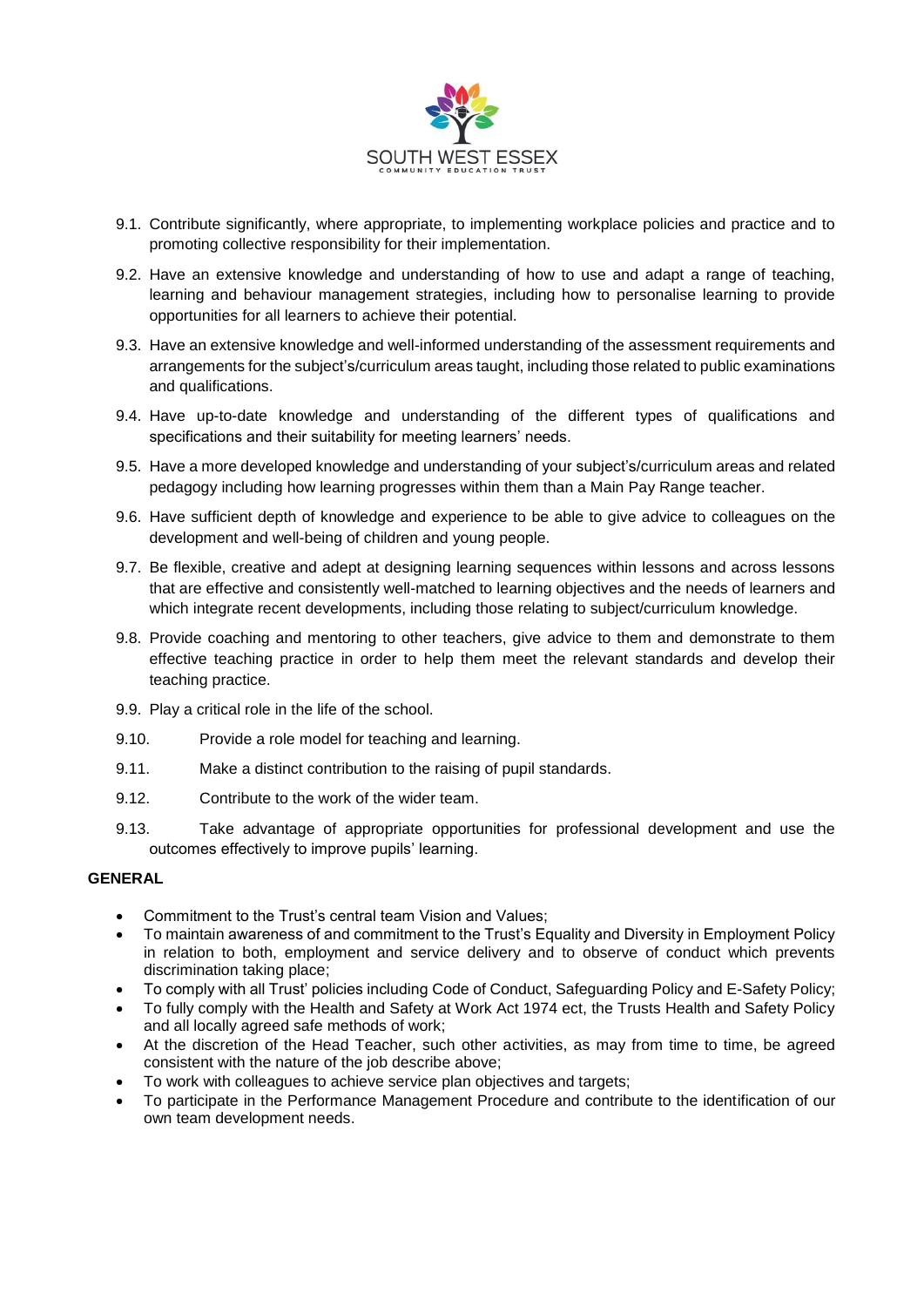

The duties and responsibilities in this job description are not restrictive and the post-holder may be required to undertake any other duties that may be required from time-to-time. Any such duties should not, however, substantially change the general character of the post.

*This organisation is committed to safeguarding and promoting the welfare of children and young people and expects all staff and volunteers to share this commitment.*

I confirm that I have read and understood, and that I accept, the above job description:

Signature: …………………………………… Date: ……………… Name in full …………………….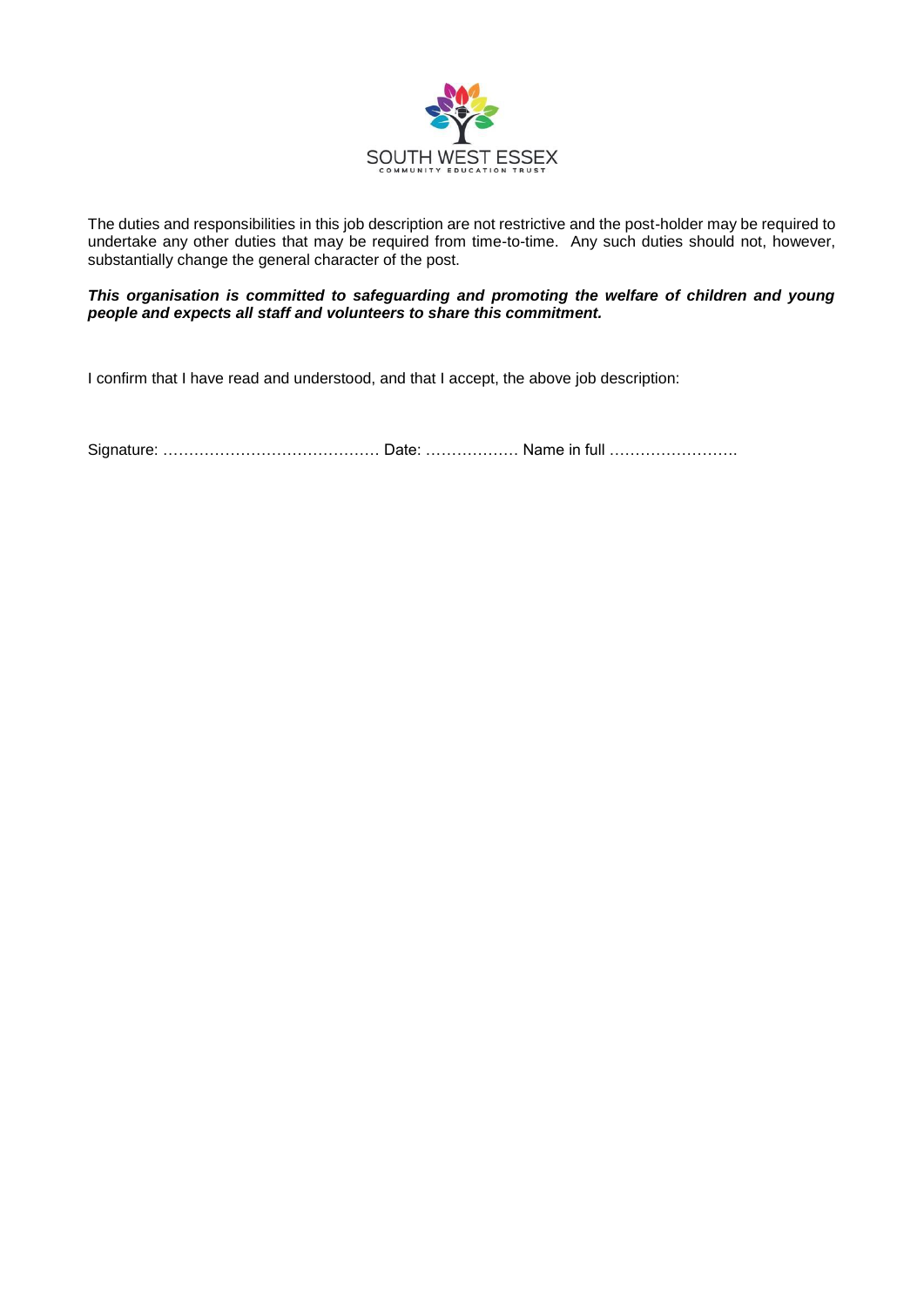

### **Class Teacher Person Specification**

| <b>General heading</b>                 |                                                                                                                                                                                                                                                                                                                                                                                                                                                                                                                                                                                                                                                                                                                   |
|----------------------------------------|-------------------------------------------------------------------------------------------------------------------------------------------------------------------------------------------------------------------------------------------------------------------------------------------------------------------------------------------------------------------------------------------------------------------------------------------------------------------------------------------------------------------------------------------------------------------------------------------------------------------------------------------------------------------------------------------------------------------|
| <b>Qualifications &amp; Experience</b> | <b>Qualified Primary Teacher Status</b><br>$\bullet$<br>Evidence of recent and relevant professional<br>$\bullet$<br>development<br>Successful teaching experience working with pupils<br>$\bullet$<br>from a range of socio economic backgrounds and with<br>a variety of learning needs                                                                                                                                                                                                                                                                                                                                                                                                                         |
| <b>Communication</b>                   | Ability to use clear language to communicate<br>$\bullet$<br>information unambiguously<br>Ability to listen effectively<br>$\bullet$<br>Overcome communication barriers with children and<br>adults<br>Establishing effective partnerships with parents/carers<br>٠<br>Excellent interpersonal and communication skills at all<br>levels                                                                                                                                                                                                                                                                                                                                                                          |
| <b>Working with children</b>           | Understand and implement the school's behaviour<br>$\bullet$<br>management policy<br>Ability to understand and support children with<br>$\bullet$<br>developmental difficulty or disability<br>Ability to assess progress and performance<br>٠<br>Understand and support the importance of physical<br>and emotional wellbeing<br>Emotional resilience in working with challenging<br>$\bullet$<br>behaviours and a full commitment to inclusion on all<br>levels<br>A passion for ensuring all children and young people<br>achieve to the best of their abilities                                                                                                                                               |
| <b>Working with others</b>             | Understand the role of others working in and with the<br>$\bullet$<br>school<br>Understand and value the role of parents and carers in<br>$\bullet$<br>supporting children<br>Ability to establish rapport and respectful and trusting<br>$\bullet$<br>relationships with children, their families and carers<br>and other adults<br>Know when, how and with whom to share information                                                                                                                                                                                                                                                                                                                            |
| <b>Skills, Abilities and Knowledge</b> | The ability to demonstrate a positive attitude and to<br>$\bullet$<br>develop and maintain positive and supportive<br>relationships with children, staff, parents, governors<br>and professional teams and agencies<br>The ability to secure high standards of pupil behaviour<br>$\bullet$<br>and achievement<br>The ability to provide a broad, balanced, relevant and<br>$\bullet$<br>creative curriculum that inspires pupils, promotes<br>positive pupil attitudes and good engagement with<br>learning and leads pupils in the pursuit of excellence<br>The ability to teach well planned and organised lessons<br>٠<br>Excellent organisational and time management skills<br>and an ability to prioritise |